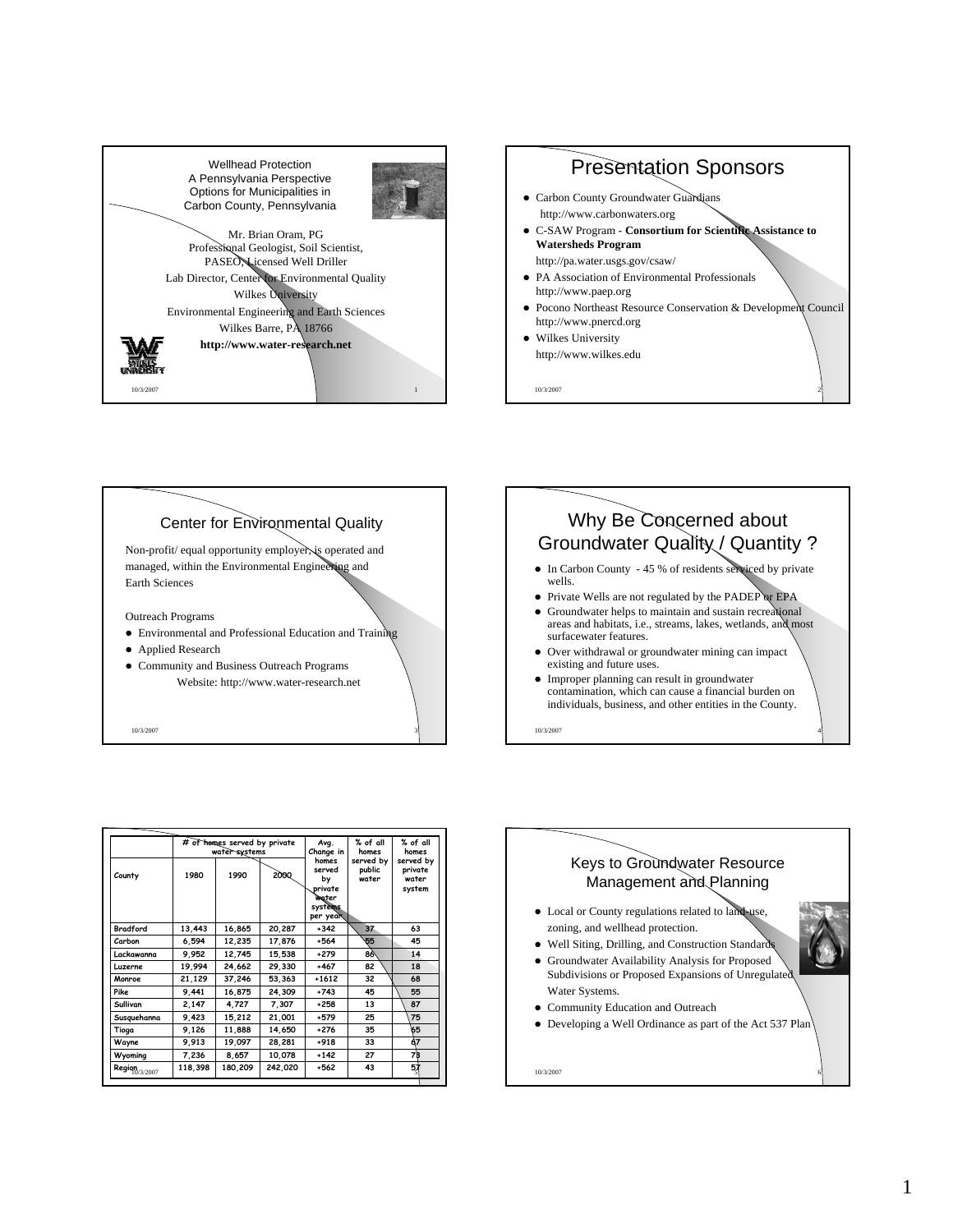## Groundwater and Surfacewater and Surfacewater Withdrawals (Who does what?)

- Depending on the size of a project or proposed use, the use<br>of water for consumption or withdrawal may be regulated<br>and permitted by the local PADEP and River Basin<br>Commissions with feedback from the other shate and<br>fed water.
- PADEP and River Basin Commissions are not a local or county planning agency they are state/federal permitting agencie
- PADEP Permits and Regulates Public Water Systems
- River Basin Commissions are typically involved with consumptive use or withdrawals starting at 20,000 gallons per day or the equivalent of 76 edus (equivalent dwelling units- 262.5 gpd/house).
- 10/3planning. • PADEP and River Basin Commissions do not contact local







Problem in Pennsylvania Is the Lack of State and Federal Regulations and Local Support / Education

- Currently No Federal Or Pennsylvania State Regulations Related to Private Water Well Construction.
	- Pennsylvania one of 2 states that has no private well construction standards, via regulation.
	- PA does not really have a comprehensive certification program for drilling contractors and operators.
	- **Local agencies do not have, require, or promote well ordinances, water availability analysis, water conservation, or water reuse.**

**Great Opportunity for Grass-root Efforts !**

10/3/2007 11

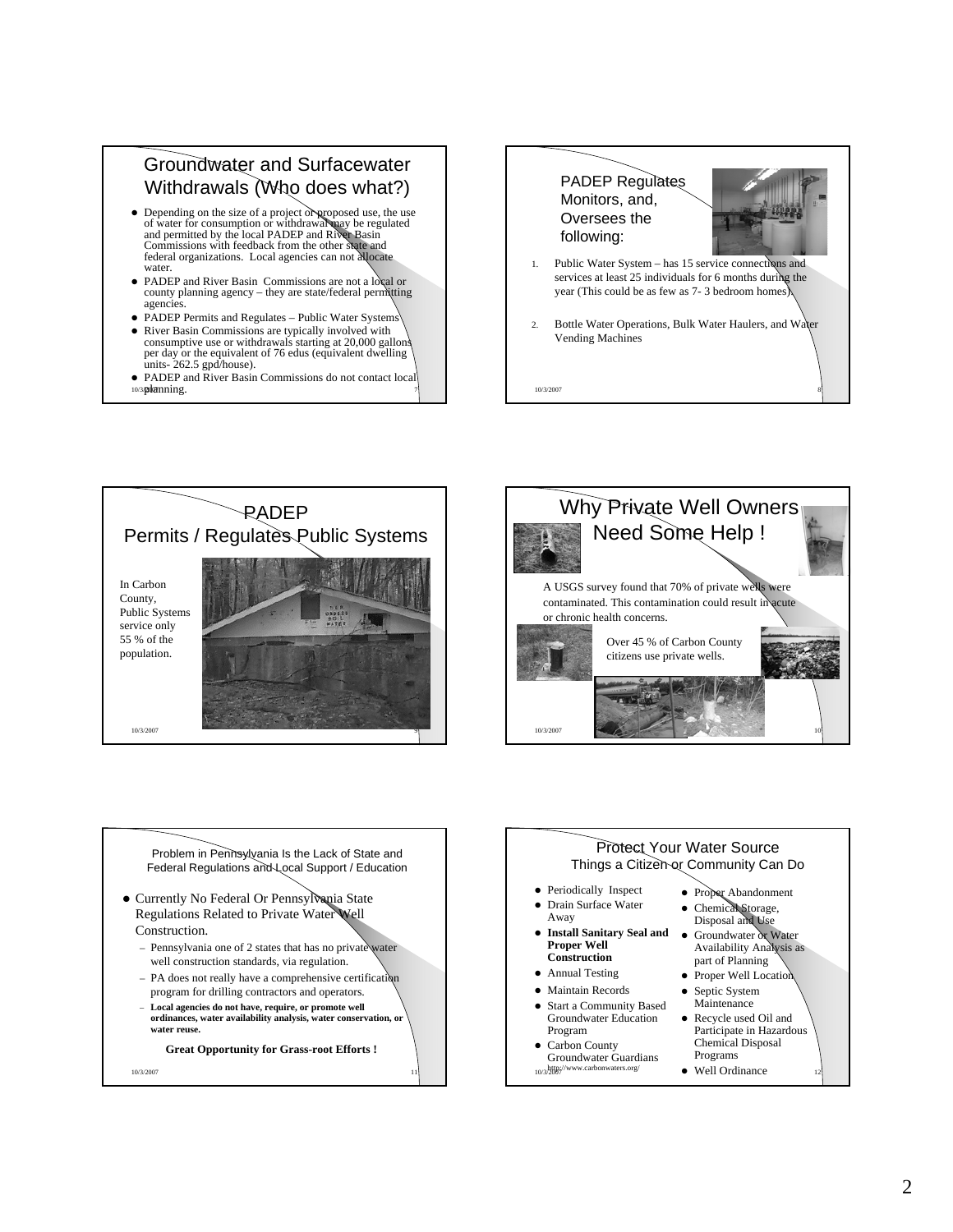

## Importance of Groundwater Analysis and Planning

- Protect the health, security, and well-being of the current residences and water users.
- Protect the environmental and recreational activities that rely on surfacewater – Groundwater and Surfacewater are linked.
- Protect long-term economic growth by properly managing are resources.
- 1**0/3/20**07 14 • Evaluate projects to make sure that proposed densities or demands do not exceed the natural recharge capacity of the site.





## Why Conduct a Groundwater Availability Analysis ?

- A preliminary desktop assessment could help to identify potential impacts on existing uses or other regulated facilities during the planning process and existing problems within the community.
- Desktop assessments can be used to develop site-specific criteria for well construction for unregulated projects and long-term sustainability.
- For larger projects, a preliminary analysis may compile enough information to show that a more comprehensive site-specific analysis would provide sufficient data to show if the withdrawal is sustainable.
- Helps to provide a proactive means of managing groundwater and water resources and helps to ensure the long-term reliability, quality, and sustainability of the system.
- 10/3/2007 **10/3/2007** • The groundwater system helps to sustain the water cycle during droughts.

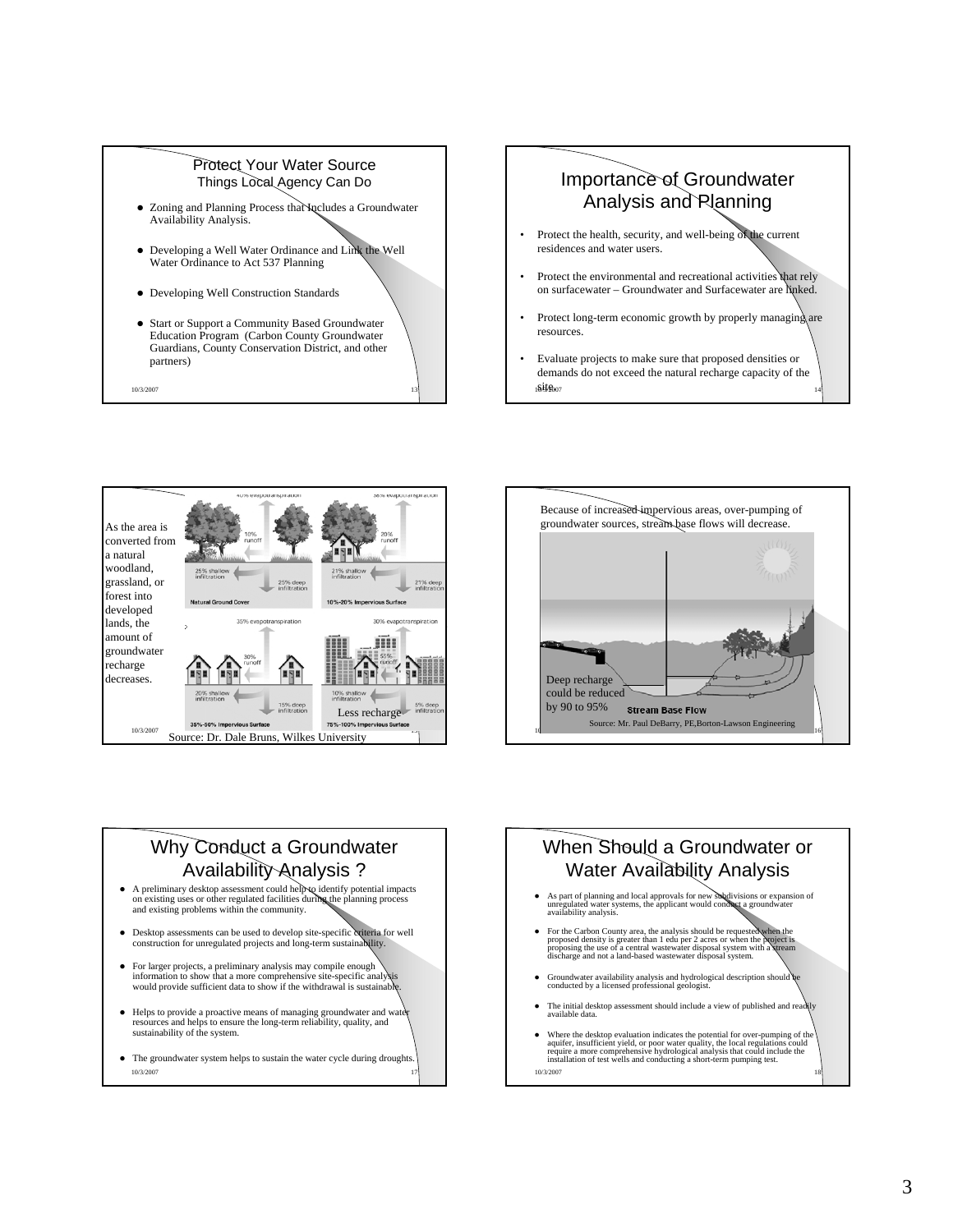



- Must use a sanitary well seal
- 19# casing must be at least 40 feet in length and 10 feet into bedrock (does not say the bedrock should be firm)
- All casing must be threaded and coupled or if welded, a certified welder must weld it.
- $\bullet$  Annulus must be grouted with neat cement grout, Promix cement grout, or concrete grout to within approximately 5 feet of the top of the casing.
- Well must be disinfected this does not mean long-term disinfection treatment, but shock disinfected.

10/3/2007 21



Well Construction Specs Ryan Township, Schuylkill County, PA

- Casing must be 12 inch above grade
- Casing wall thickness must be at least  $0.1875$  inch (13#)
- Must use a sanitary well seal
- Casing must be at least 40 feet in length and 10 feet into bedrock (does not say the bedrock should be firm)
- Annulus must be grouted within 24 hours with bentonite grout or Neat cement grout (No disturbance – 2 hours bentonite and 48-hours cement).
- $\bullet$  Well must be disinfected this does not mean long-term disinfection treatment, but shock disinfected.

10/3/2007 23

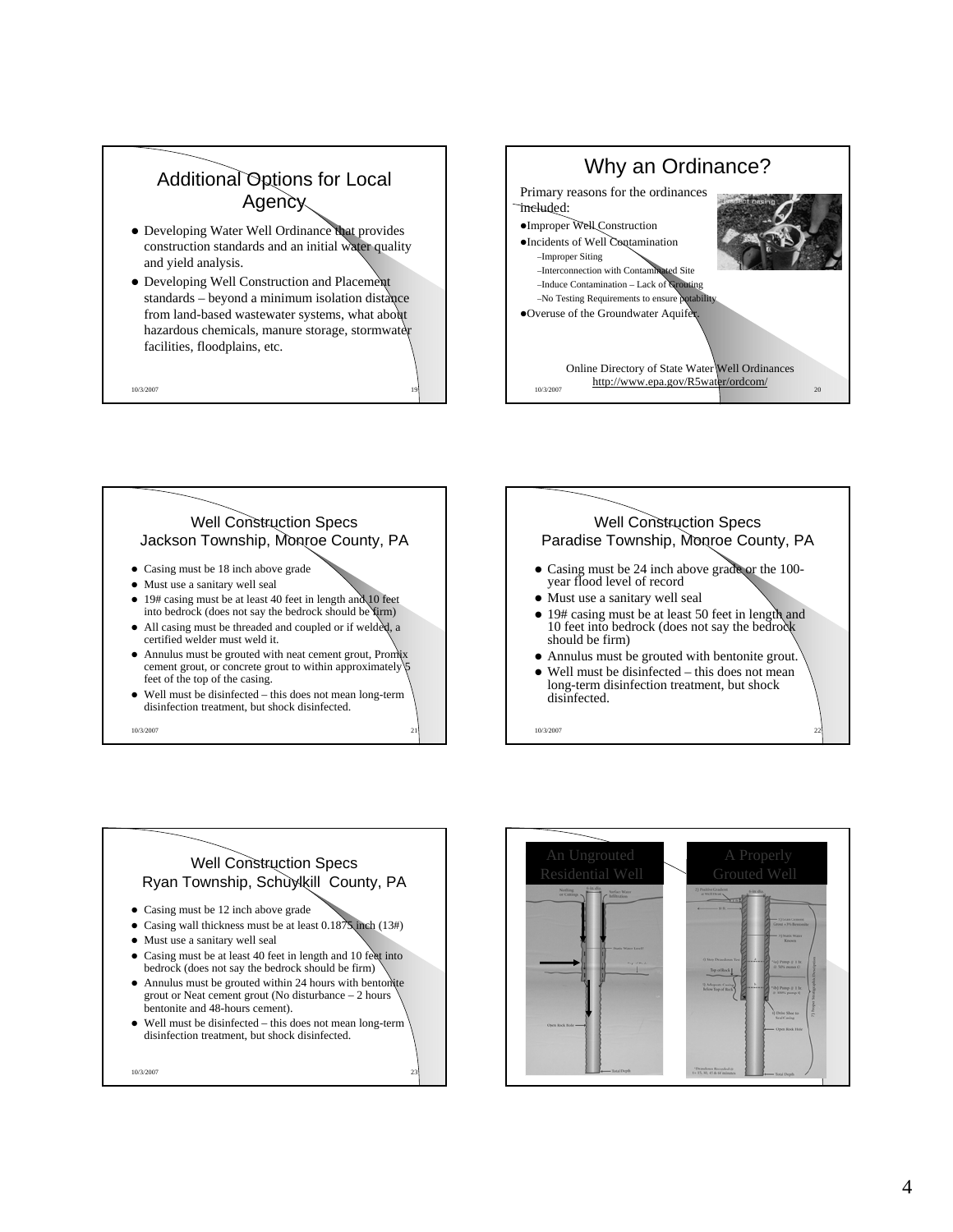